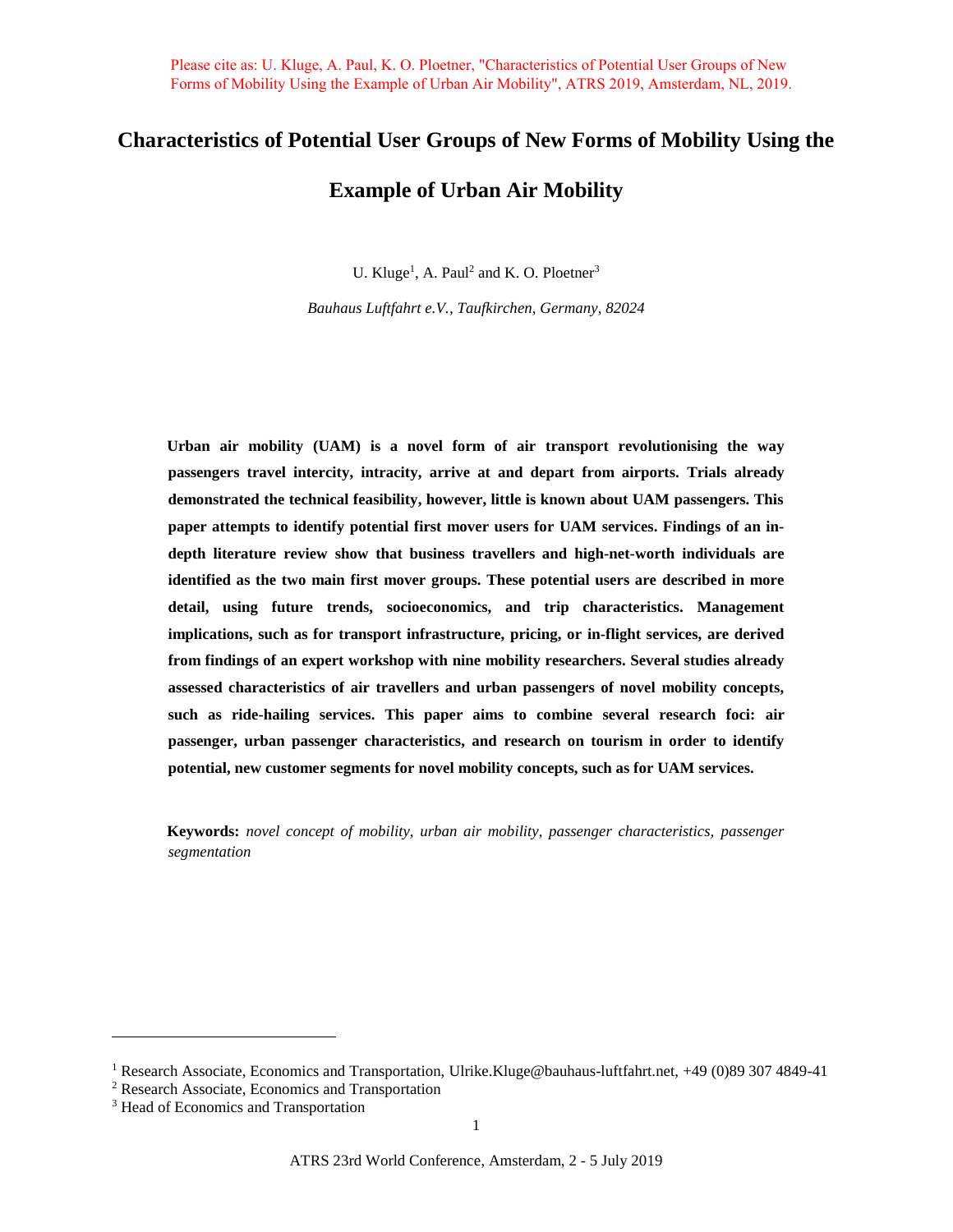#### **1. Introduction**

The principle of urban air mobility (UAM) is defined here as an operation of flying, passenger carrying vehicles in populated areas, enabled through distributed electric propulsion resulting in a low noise footprint and through electric battery storage keeping emissions in the city to a minimum.

Since the first commercial helicopter operations started in the 1950s mainly in the US and European cities, other terminologies such as flying car, air taxi, personal air transportation, or more recently on-demand air mobility were used (Vascik & Hansman, 2017). A majority of these commercial operations ceased in the USA and Europe in late 1960s to mid 1970s due to noise, safety, and operating cost issues. However, helicopter services as city centre airport shuttle still exist today in New York, Sao Paulo, or Monaco. Other urban air mobility services, which are currently operated by helicopters, are medical emergency cases.<sup>4</sup> For the last ten years, significant progress in electrical power transmission, battery storage, and distributed propulsion systems (Duffy, Wakayama, & Hupp, 2017) together with progress in communication, sensor, and data science technologies led to a serious consideration of applying commercial, aerial services in highly populated urban areas. In the early 2019, more than 150 flying vehicle concepts are under development (The Vertical Flight Society, 2018) ranging from various companies from traditional aviation, automotive, US technology companies up to start-up companies. First demonstration projects are expected to start in the 2020 timeframe and first commercial operations are envisaged in 2025 (Baur et al., 2018). However, fundamentally different aircraft configurations show that there is still no common understanding of the technical requirements UAM places on an aircraft (Shamiyeh, Bijewitz, & Hornung, 2017). Besides, the technical maturation of the flying vehicle, aviation authorities in Europe (EASA) and the USA (FAA) are currently defining certification rules for these vehicles as well as operating and management rules of autonomous flying vehicles in air space (Booz Allen Hamilton, 2018).

Another challenge is the identification of potential user groups as little literature has been published about potential customer groups<sup>5</sup> using UAM mobility services. This paper attempts to tackle that uncertainty. In Section 2, three UAM use cases are presented. Conducting a review of existing work, this paper attempts to identify potential first mover passenger groups in Section 3, defined here as those customers who might potential use UAM services

 $\overline{a}$ 

<sup>4</sup> This use case is not considered in this paper.

<sup>&</sup>lt;sup>5</sup> The words user group, customers and passenger group are used interchangeable in this paper.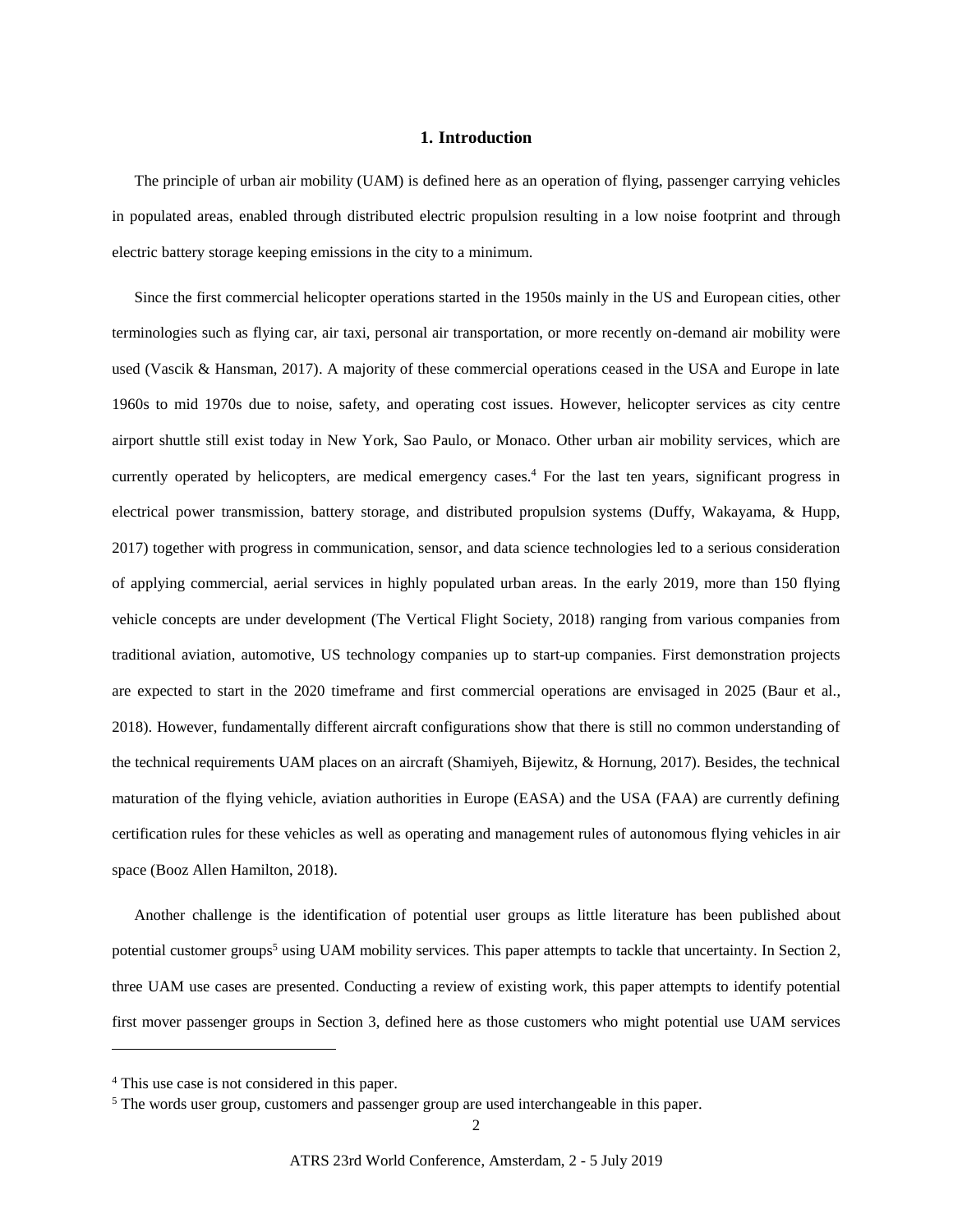first. General trends of potential first mover groups are discussed in Section 4. Conducting an interactive workshop with mobility researchers, managerial implications for UAM operations are derived and presented with a case study in Section 5. In the last section, the paper closes elaborating on further research gaps.

#### **2. Possible Use Cases of UAM**

One of the greatest challenges is the passenger transport in highly populated urban areas by autonomous flying vehicles. Due to safety concerns during take-off and landing phases, it is expected that passenger UAM vehicles will be likely to operate from dedicated take-off and landing infrastructure (landing pads). Depending on the range and type of operations, three possible use cases of UAM transporting passengers can be defined: (1) **intercity flights** running with scheduled and medium-range operations, (2) **air taxi** services with on demand and point-to-point, short-range operations, and (3) **airport shuttle** services running on scheduled, short- to medium-range operations adjusted to arrivals and departures of flights, running from airports to points of interests.

Various studies predict large market growth potentials (Baur et al., 2018; Booz Allen Hamilton, 2018; Grandl et al., 2018; TransportUP, 2018). As seen in the forecast by Baur et al. (2018) predicted growing passenger drone numbers in operation for all three use cases until 2050 are 98.000 worldwide (see [Figure 1\)](#page-3-0). The largest share of passengers is predicted for the use case two (air taxi), however, it is uncertain which use case will be in place first. Further applications are possible, such as an electric vertical take-off and landing aircraft (eVTOL) operating between points of interest in the city and more rural areas (Wanner, 2018). Such scenario could also add benefits from the societal point of view, as rural areas often lack sufficient coverage of mobility offers (Kluge, Paul, Urban, & Ureta, 2018).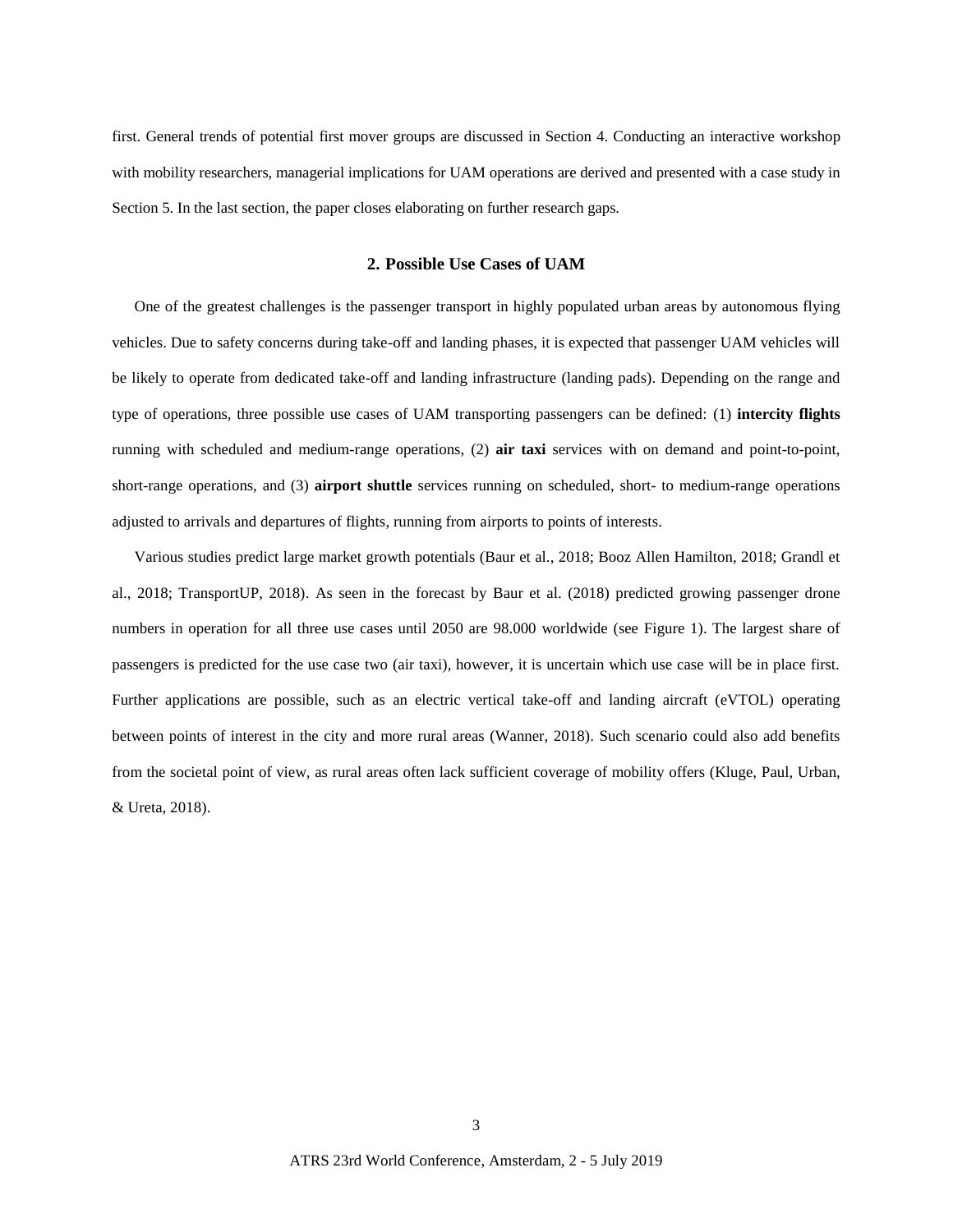

<span id="page-3-0"></span>*Figure 1: Forecasted number of passenger drone operations (in '000) (Baur et al., 2018)<sup>6</sup> .*

#### **3. Literature Review on Potential UAM Users**

#### **3.1 Prior studies**

Several studies already look into general, mode-independent future passenger groups (Future Foundation, 2015; Kluge, Paul, Ureta, & Ploetner, 2018; Paul et al., 2018) and into passenger types of more novel, urban mobility concepts, such as ride-hailing services offered by companies like Lyft and Uber (Young & Farber, 2019). Very little literature was published on potential customer groups of UAM services. Recently, reports have been distributed by consulting companies, such as by Booz Allen Hamilton, Porsche Consulting, and Roland Berger (Baur et al., 2018; Booz Allen Hamilton, 2018; Grandl et al., 2018). Booz Allen Hamilton shows in a market analysis that eVTOLs with 5-seats are estimated to cost around \$6.25 per passenger per mile and would hence be comparable to a luxury ground mode choice, such as limousine services. 2-seat vehicles are estimated at \$11 per mile per passenger, which lies within the price range of a helicopter ride. Hence, first mover passengers for UAM services should have sufficient finances at their disposal. Within consulting studies by Baur et al. and Grandl et al., potential UAM users are identified as those passengers who already use helicopter services today. Hence, 1) high-net-worth individuals and 2) top executives are two potential user groups. Proprietary Airbus research by the Boston Consulting Group assumes three potential target customer groups: 1) high income passengers, 2) senior professionals (business

 $\overline{a}$ 

<sup>6</sup> Bauer et al. estimate around 100 cities to have UAM operations until 2050.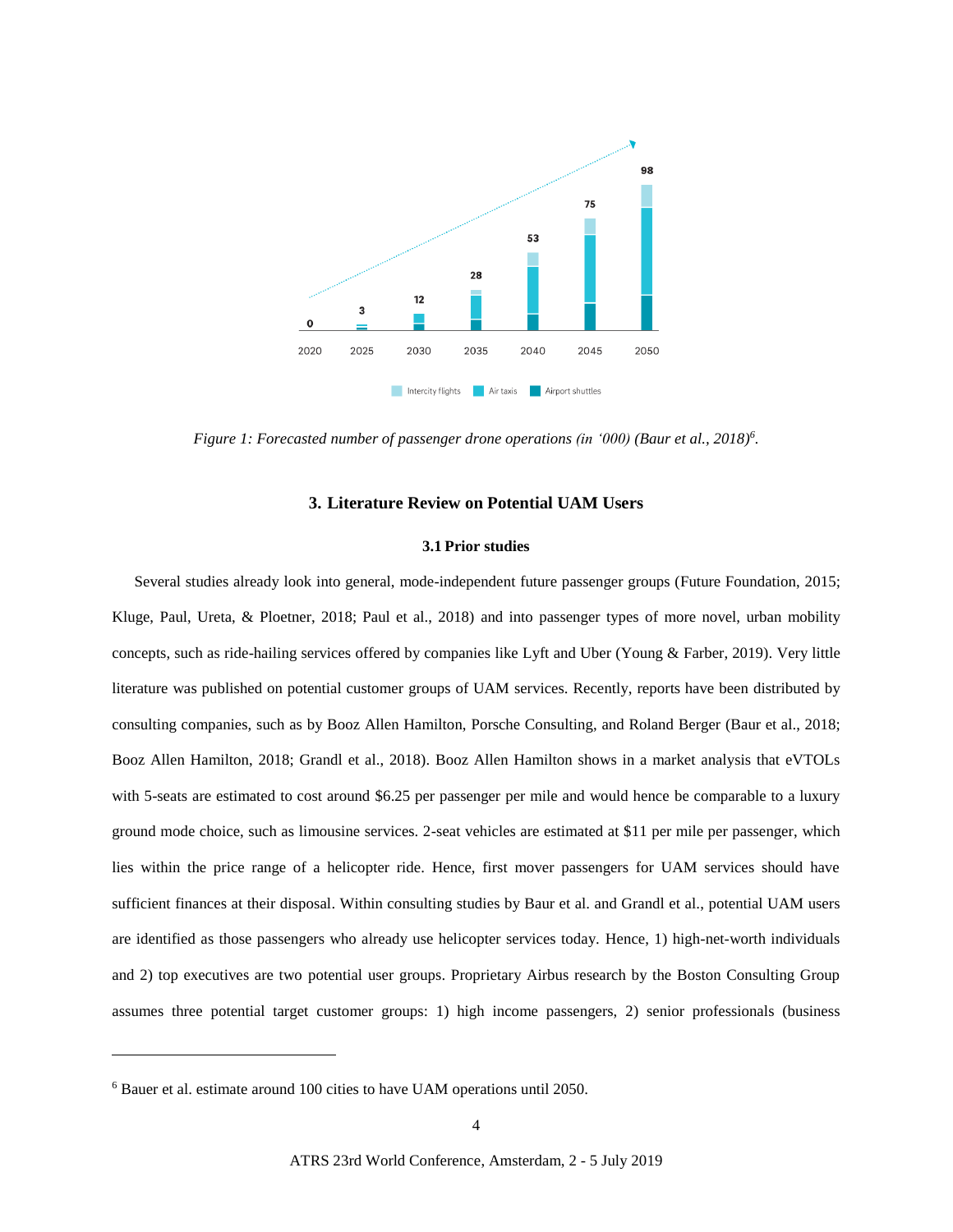passengers), and 3) high spending customers for business travel purposes (also business passengers) (BCG, n.d.). A passenger survey for the case study of Munich city also supports the assumption that UAM will most probably be used for business trips (Fu, Rothfeld, & Antoniou, 2018).

On the other hand, a modelling project of the US market for small, on-demand and point-to-point aircraft operations by Smith et al. (2012) indicates competitive fares for comparable air transport services to UAM. In the long run, with an estimated price of \$0.20 to \$1.00 per seat per mile and around 665 million trips in 2035, such services could also become an affordable mode for many passenger segments. Due to the network effect, also observable in other transport networks, Thomsen (2018) supports the hypothesis that in the long run, UAM will become as affordable as a taxi service and available to a broad range of additional users. However, as those do not belong to the first mover customer group, they are not discussed further in this paper.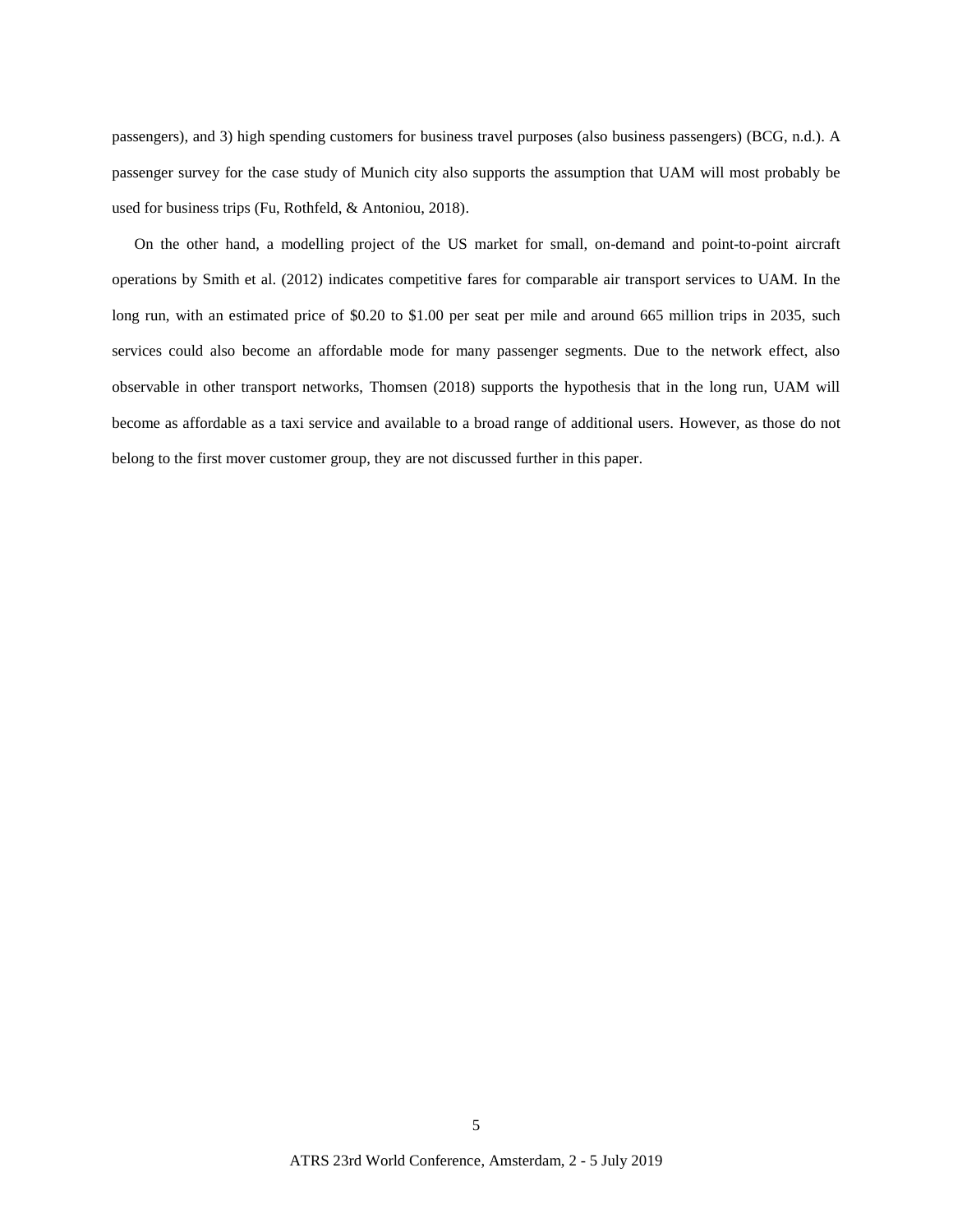| <b>Authors</b>                                 | Year | <b>Study type</b>                     | Title                                                                                                                                             | <b>Potential UAM users identified</b>                                                                                                                                                                                        | <b>Business</b><br>traveller<br>identified | High-net-<br>worth<br>individuals<br>identified |
|------------------------------------------------|------|---------------------------------------|---------------------------------------------------------------------------------------------------------------------------------------------------|------------------------------------------------------------------------------------------------------------------------------------------------------------------------------------------------------------------------------|--------------------------------------------|-------------------------------------------------|
| Baur et al.<br>(Roland Berger<br>Focus)        | 2018 | Consulting<br>study                   | Urban air mobility:<br>The rise of a new<br>mode of<br>transportation                                                                             | ultra high-net-worth<br><b>n</b> individuals top executive<br>(proxy user groups as both<br>already commute by helicopter)                                                                                                   | X                                          | $\mathbf{X}$                                    |
| <b>BCG</b><br>(proprietary<br>Airbus research) | n/a  | Workshop<br>summary<br>(presentation) | Qualitative consumer<br>research                                                                                                                  | • high income<br>• senior professional<br>• high spend for business travel                                                                                                                                                   | X                                          | $\mathbf X$                                     |
| <b>Booz Allen</b><br><b>Hamilton</b>           | 2018 | Consulting<br>study                   | Urban air Mobility<br>(UAM) Market Study                                                                                                          | • high-net-worth passenger<br>(proxy: fares, $6.25\$ to 11\$ per pax<br><i>per mile</i> )                                                                                                                                    |                                            | $\mathbf{X}$                                    |
| Fu. M, Rothfeld,<br>R. Antoniou, C.            | 2018 | Conference<br>paper                   | <b>Exploring Preferences</b><br>for Transportation<br>Modes in an Urban<br>Air Mobility<br>Environment: a<br>Munich Case Study                    | vounger passenger $(18 - 35)$<br>• older passenger with high<br>household income <sup>7</sup><br>$(56 - 65)$<br><b>u</b> business passenger<br>(proxy user groups as trip<br>purpose of UAM more seen for<br>business trips) | X                                          |                                                 |
| Grandl et al.<br>(Porsche)<br>Consulting)      | 2018 | Consulting<br>study                   | The Future of Vertical<br>Mobility                                                                                                                | • helicopters passenger<br>(proxy user group: passenger<br>drones can replace helicopters<br>helicopters passengers can be<br>potential consumers for drones)                                                                | X                                          | X                                               |
| Smith et al.                                   | 2012 | Conference<br>paper                   | Projected Demand<br>and Potential Impacts<br>to the National<br>Airspace System of<br>Autonomous, Electric,<br><b>On-Demand Small</b><br>Aircraft | • broad range of additional users<br>(proxy as in 2035: competitive fares,<br>$0.20$ to 1\$ per seat-mile)                                                                                                                   |                                            |                                                 |
| Thomsen, M.                                    | 2018 | Conference<br>talk                    | Airbus Urban (Air)<br>Mobility                                                                                                                    | • broad range of additional users<br>(proxy as due to network effects,<br>UAM will become on the long run<br>affordable and as cheap as a taxi<br>service)                                                                   |                                            |                                                 |

### *Table 1: Studies on potential user groups of UAM.*

 $\overline{a}$ 

 $7$  A high household income is not equally comparable to high-net-worth individuals and hence, not counting identification of those.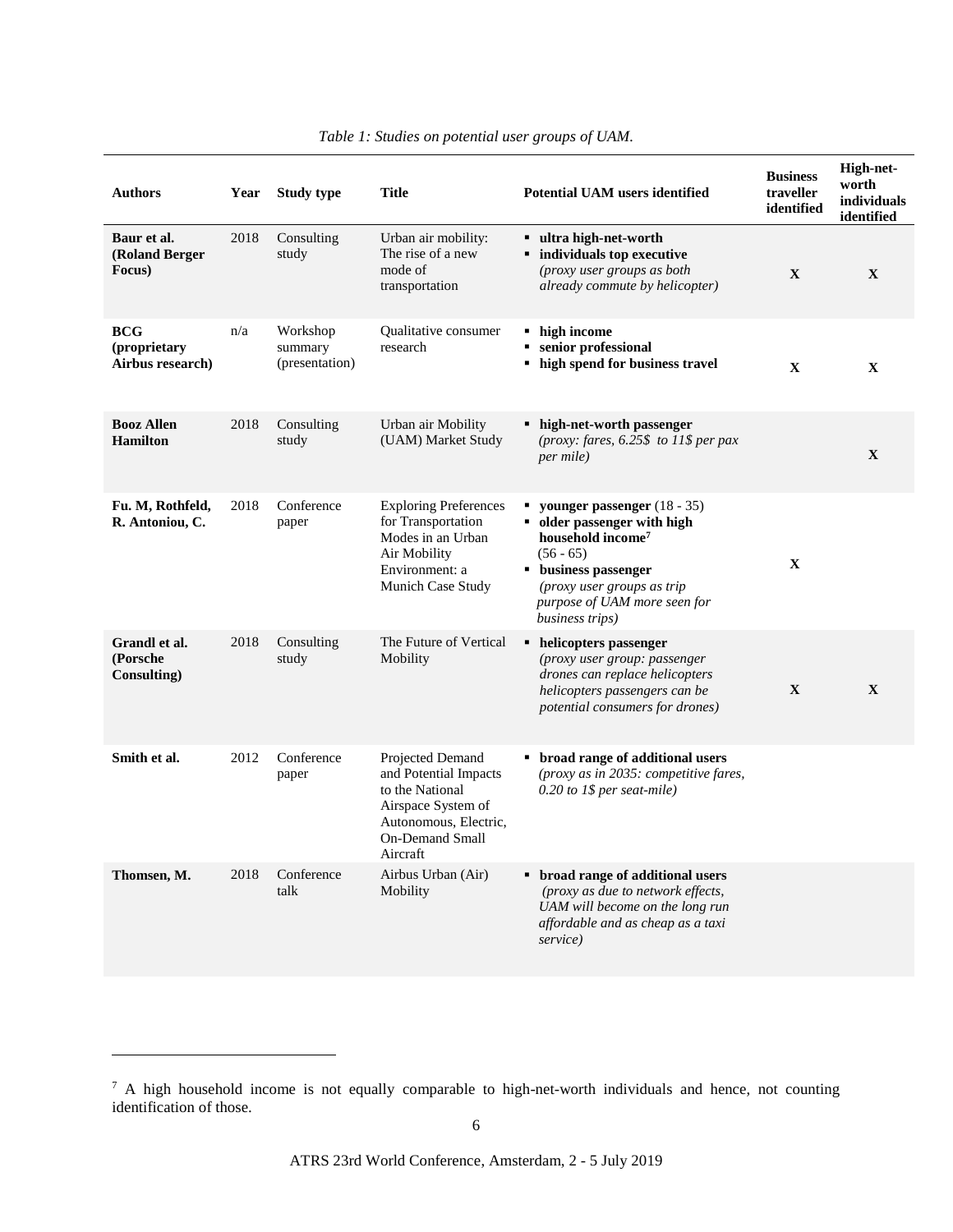#### **3.2 Potential First Movers**

Prior work identifies business travellers and high-net-worth individuals (HNWI) as two main potential first mover groups using UAM services. The business traveller was mentioned or indicated by four studies and the HNWI by four studies as well. Long term, due to decreasing ticket prices, UAM services might be available for a broader range of users.

Results of the literature review are summarised in Table 1. Most papers and reports are published in the USA or in Germany. It is notable that most work was recently published by consulting firms and little is available in academic journals and if so mostly in form of conference papers. The general interest on UAM seems to be more on the business side, however, recent publications, such as by Fu et al. (2018) might indicate an increase of academic interest.

#### **4. Trends on Potential, First Movers UAM Customers**

As outlined above, two main customer groups have been identified as potential first users. Within this section, the focus is placed on the analysis of each user group's specific socio-economic characteristics, the respective future development, and how these factors influence the demand for urban air mobility services. The following socioeconomic and mobility-specific trends are considered to have a significant impact on first mover user groups:

- **New work** (zukunftsInstitut, 2018): The overall trend "new work" or "work 4.0" comprises multiple developments that constitute a new way of working, both in the forms of new ways of collaborating as well as a changing working environment. Exclusive business passengers are characterised by a limited availability of time with, at the same time, a high-required flexibility regarding their travel itinerary. Furthermore, as coined by the term bleisure, business travellers often combine a work trip with leisure activities (Amadeus, n.d.).
- **High growth rates of luxury travel** (Amadeus, 2016b): Luxury travel becomes accessible to a higher share of the global population, ranging from those always travelling in a luxury way to those only demanding particular services and products on special occasions. These particular travellers demand particular luxurious experiences instead of just materialism, including one-off travel offers. *[Figure 2](#page-7-0)* illustrates that the long-haul luxury travel market faces high growth until 2025, with the number of trips more than doubling between 2011 and 2025.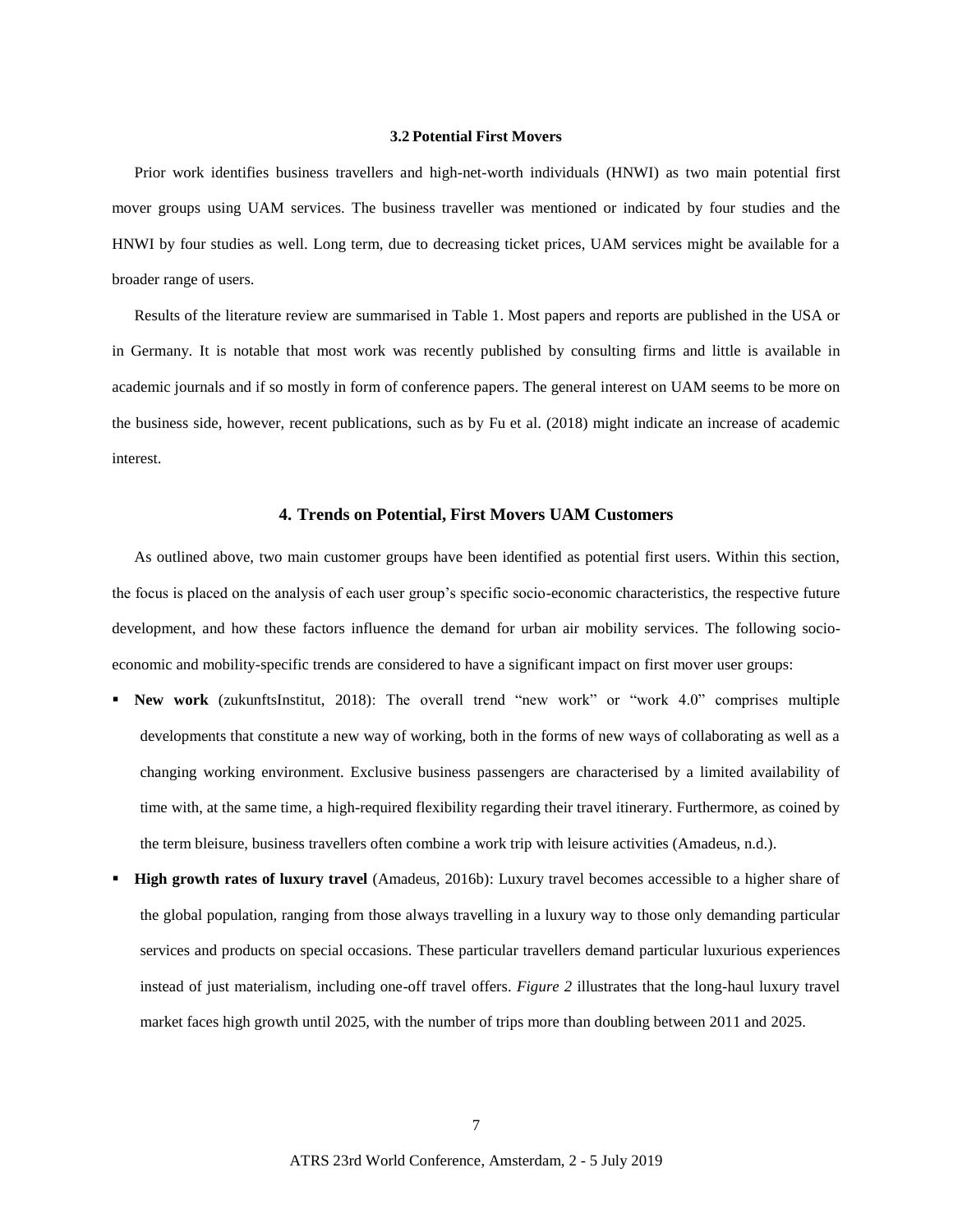

*Figure 2: Growth of luxury travel, 2011-2025 (Amadeus, 2016b).*

<span id="page-7-0"></span> **Cultural-specific travellers**: This specifies a new emerging market segment with high purchasing power and specific requirements along the door-to-door journey based on cultural and religious needs, including mobility offers, accommodation, and entertainment programme. One particular example is Halal tourism (Amadeus, 2016a)**,** which denotes Muslim travellers that wish to maintain their religious habits during their travel and select trip packages and destinations accordingly. Most of these travellers originate from MENA (Middle East and North Africa) countries, which partly exhibit a high level of purchasing power. [Figure 3](#page-8-0) shows the development of the gross domestic product (GDP) per capita in the MENA region, which is strongly driven by the economic growth in the Middle East. The travellers eligible to use UAM services are therefore considered to be part of the middle and upper class and exhibit a high willingness to pay for their travels.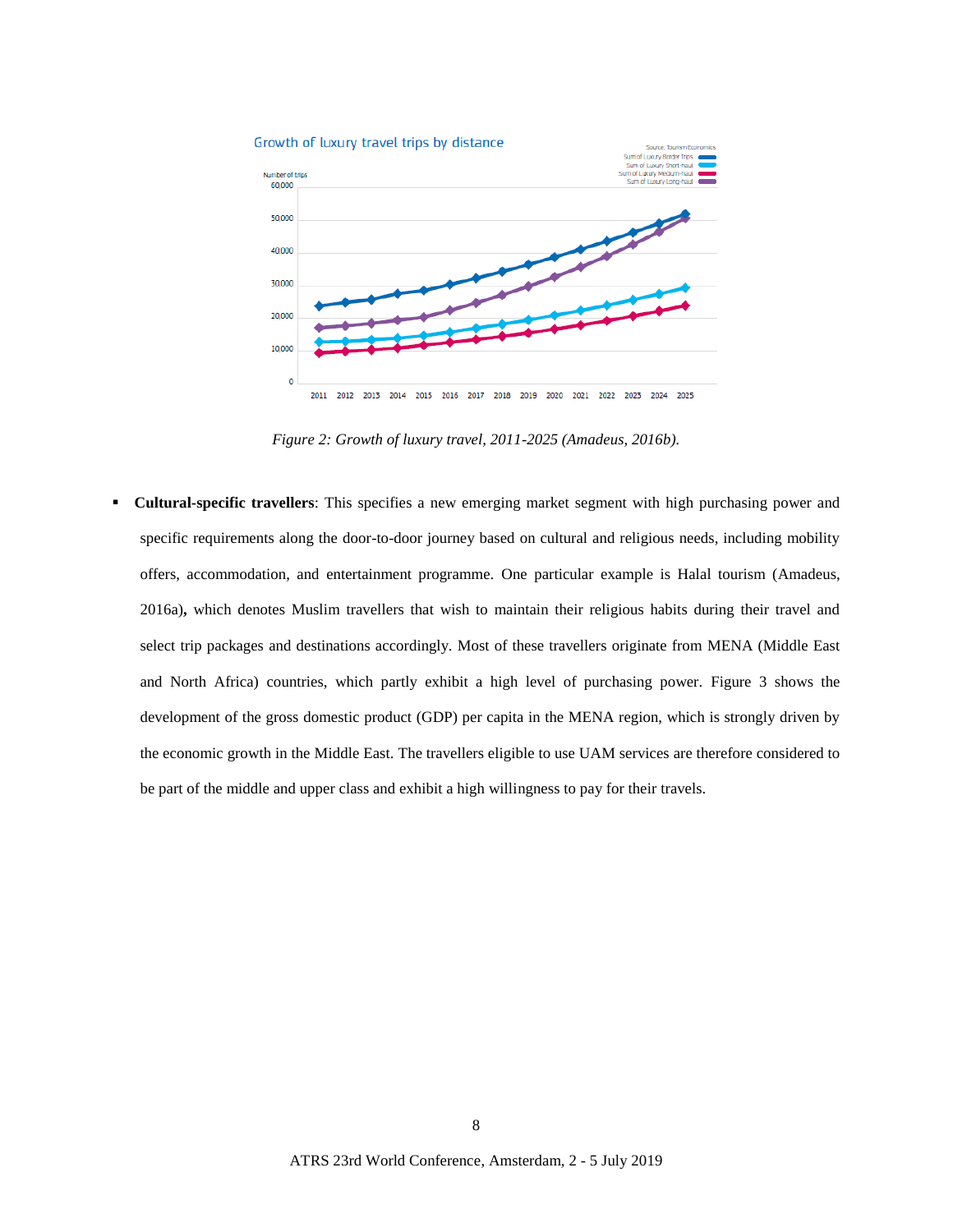

*Figure 3: Real gross domestic product development 1980-2020 (IMF, 2018).*

- <span id="page-8-0"></span> **Mobility as a service (MaaS), seamless travel services and managed travel 3.0** (Amadeus, n.d.): Increasing demand for door-to-door booking and planning of a business or leisure trip; moving towards a predictive and personalised travel experience providing tailored services and human factors.
- **Enabling technologies** (OECD, 2018): Digital platforms as enablers to share and accumulate information in order to increase the overall resilience of the transport system, provide personalised mobility services as well as real-time information; virtual or augmented reality solutions as travel-enhancing devices as well recognition technology fostering the seamlessness of travel services.

These particular developments affect potential first mover users of UAM in different ways. The analysis of trends influencing potential first mover groups are applied in the following section to discuss implications for the overall UAM system.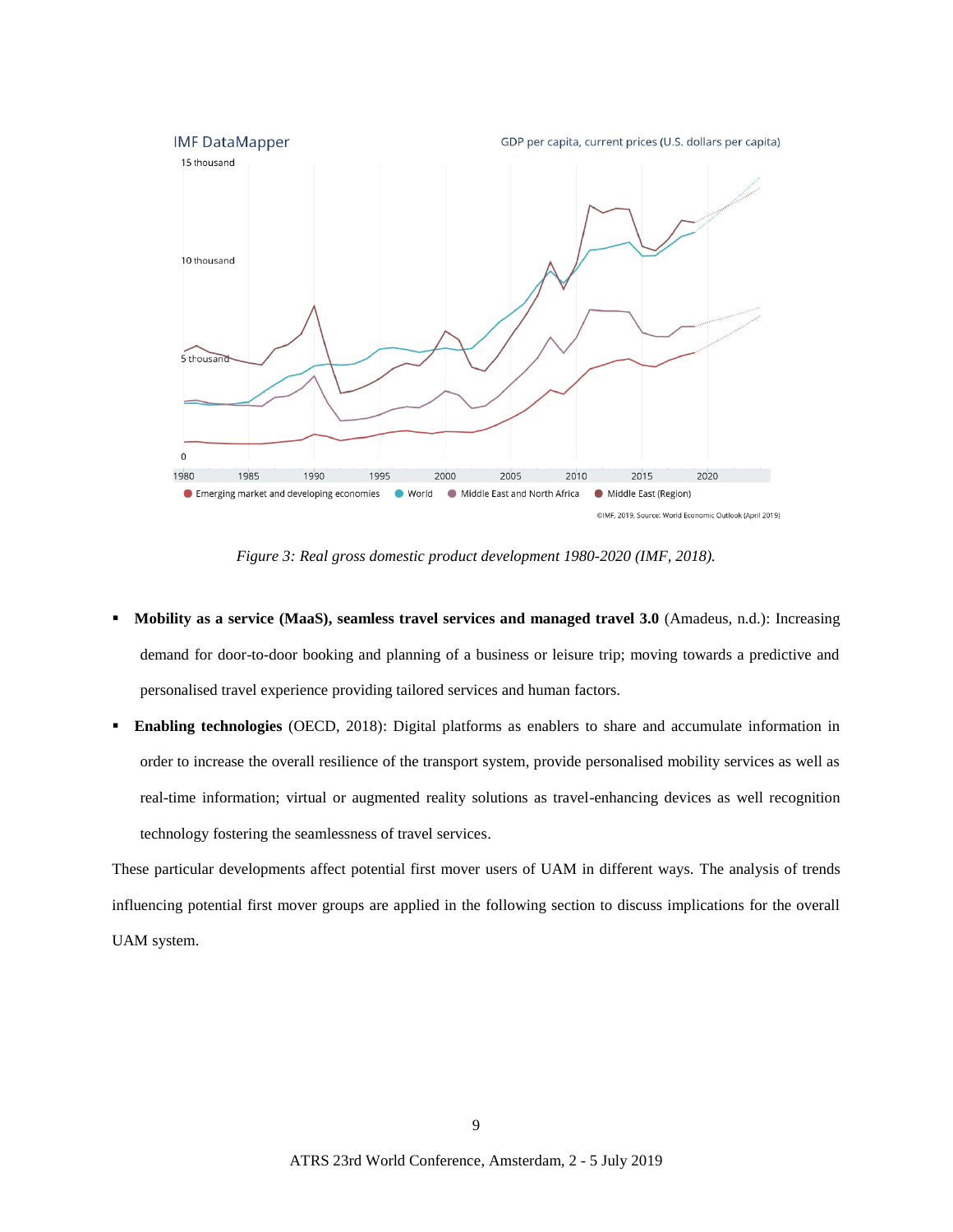#### **5. Managerial Implications and Case Study**

#### **5.1 Expert Workshop on Managerial Insights**

Based on the findings of this paper, implications for future UAM operations are derived in an interactive expert workshop with mobility researchers  $(N = 9)$ , conducted in April 2019. The mobility-related research experience of the workshop participants ranges from one year to fourteen years, focusing on future of aviation, novel mobility concepts, and UAM in particular. In detail, it was discussed how trends presented above affect future UAM operations and system components. This includes infrastructure requirements, vehicle size and performance, interior, pricing, in-flight entertainment and services, seamlessness, and personalization. Key findings from the workshop are elaborated below.

- **Infrastructure requirements** Due to foreseen trends "new work" and "growth in luxury travel", specific points of interest (co-working space, office locations, touristic sights in urban and rural areas, airports) emerge and are advised to be part of the UAM networking structure. On the one hand, business travellers might demand fast processes at the landing pads. Cultural-specific traveller might want designated prayer areas or gendersegregated space. On the other hand, luxury travellers could look more for luxurious infrastructure next to the transport service, such as high-end waiting lounges or shopping. Hence, requirements from the demand side could develop quite differently and it could be a challenge combining them. To ensure seamless mobility as a service, hop-on and hop-off options and connections to other transport modes for transfers might be essential. Data flow to other modes on the situational availability of UAM services, enabled through technology such as digital platforms, could improve UAM operations further.
- **Vehicle size and performance** Depending on the first mover groups, the travel party size could vary from 2 up to 5+ people, demanding the UAM vehicle to be adaptable to carry different number of passengers on-demand. A low noise level (especially applicable for inner-city services), a high degree of safety, and a comfortable flight in terms of flight stability might be required by luxury travellers. From small to larger items, the vehicle should be capable of storing them. To ensure UAM services as an integrated part of the existing infrastructure, emergency services and efficient charging facilities and capabilities should be in place as well.
- **Interior** The interior is the touchpoint between passenger and vehicle and should fulfil the requirements of the first movers. Meeting new working requirements and more applicable to medium-range UAM trips, the option for working on board should be provided. Glass exterior, luxurious interior with high quality design features but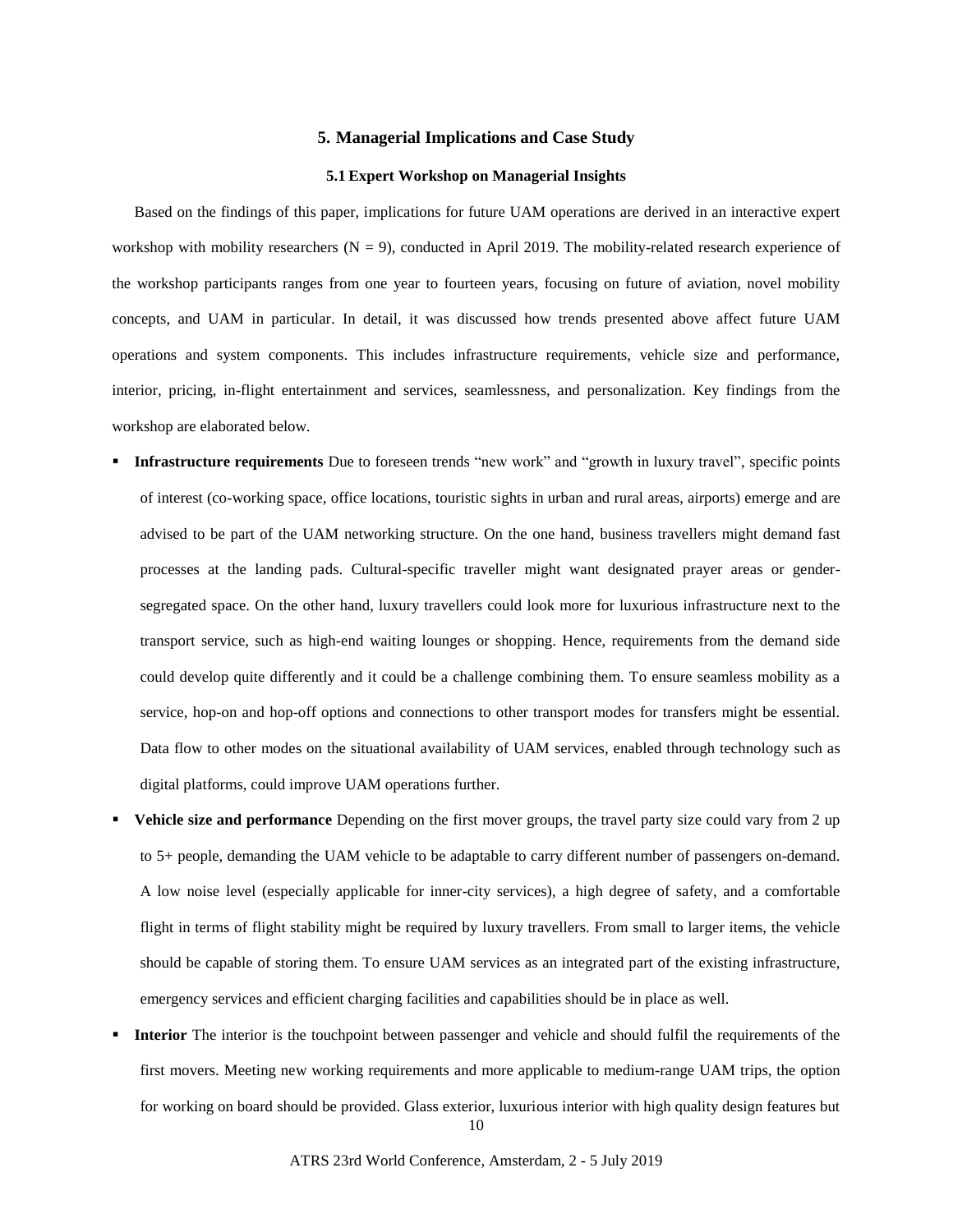also easy and barrier free vehicle access should be in place for the luxury traveller. Cultural-specific add-ons, such as a compass to Mecca or gender-segregated cabin options, should be kept in mind.

- **Pricing** In order to meet requirements derived from all trends, the pricing structure should be designed in a flexible and dynamic way, ranging from one trip fare, to corporate fares and monthly package options. Combined, single ticketing with other transport providers or hospitality companies (such as airline tickets including access and egress mode or hotel bookings) could serve first movers further.
- **In-flight entertainment and services** The in-flight entertainment content and services should provide value adding features for both business traveller and HNWI, which is especially applicable during medium-range intercity flights (UAM use case 1). A stable Wi-Fi connection on board is one main enabler here. Virtual reality and augmented reality can enhance in-flight entertainment options further. Additionally, in-flight amenities are possible to improve the UAM experience. Cultural-specific services, such as food or language options, can enhance in-flight service further.
- **Seamlessness** To ensure seamlessness, high connectivity and a smooth transfer of people and luggage is essential. Hence, UAM services shall be an integrated part of the overall transport system, in terms of infrastructure but also in line with data exchange between modes, enabled through advanced technology.
- **Personalization** As elaborated above, user needs and future trends can be different. UAM services shall be customized and on-demand to the first mover user groups, partly enabled through smart devices. Providing a unique travel experience individualized to the passenger is applicable for luxury and cultural travel.

Generally, cooperation of UAM operators with other modes of transport, corporations (for business travel), and the hospitality sector has been discussed throughout each aspect, such as for pricing options and integrating UAM into the overall transport system. Eventually, management implications also depend on the business model as UAM services could be offered by one operator or managed via a mobility platform. Other insights might only be applicable to a specific UAM use case described in Section 2. For instance, luggage handling is mostly relevant for use case three (airport shuttle) as airline passengers usually travel with luggage. On the other hand, in-flight entertainment and services are connected to use case one (intercity flights) as passengers will spend a longer amount of time in the vehicle. An overview of the workshop findings and assigned use cases can be found in the Appendix.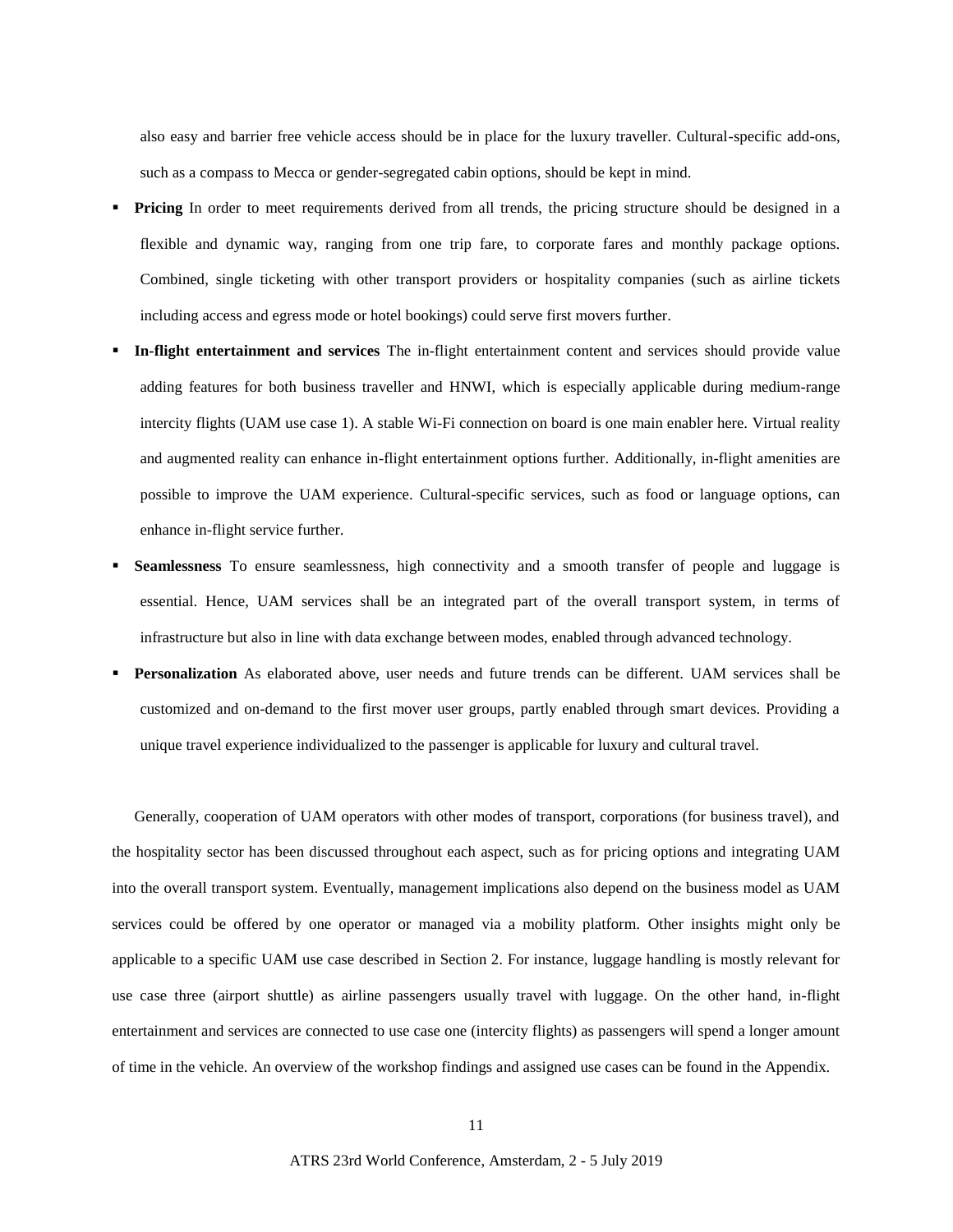#### **5.2 Specific use case applications**

The trends highlighted in Section 4 and their impact on first mover requirements have in common that they foster exclusive and highly individualised travel demand, require UAM services to offer flexible mobility solutions, including door-to-door services and high-end features. Based on the defined three use cases, the trends affecting first movers as well as the impact on the UAM system, initial use case applications for the different first movers are outlined i[n Table 2.](#page-11-0)

<span id="page-11-0"></span>

|             | <b>Intercity / Air Taxi / Airport Shuttle</b>                                                           |  |  |  |  |  |
|-------------|---------------------------------------------------------------------------------------------------------|--|--|--|--|--|
| <b>HNWI</b> | • Enabling specific services and facilities along the journey to cater for cultural and religious needs |  |  |  |  |  |
|             | • Personalised, family-oriented airport access solutions ensuring seamless door-to-door travel          |  |  |  |  |  |
|             | • Mobility services to connect exclusive tourism destinations with transport nodes such as airports     |  |  |  |  |  |
| <b>BT</b>   | • On-demand mobility services providing high degree of flexibility and offering "on-the-spot" pick-up   |  |  |  |  |  |
|             | services at corporate locations                                                                         |  |  |  |  |  |
|             | • Offering end-to-end business booking packages meeting corporate requirements                          |  |  |  |  |  |

*Table 2: Feasible use case applications for first mover groups.*

This overview provides initial ideas for future UAM business models, matching technical feasibility and infrastructural conditions with future user requirements.

#### **5.3 Limitations**

The research approach of this paper and the respective findings can be increased in several ways by providing methodological grounding. As mentioned, there is currently little academic literature to analyse, showing a research gap in this very field. The literature review used in this paper shows first insights. A quantitative analysis, such as by conducting a meta-analysis as described by Russo (2007), could increase our findings. The workshop output could also be further improved by applying a structured expert assessment, such as by using the Delphi-survey approach (Linstone & Turoff, 1975).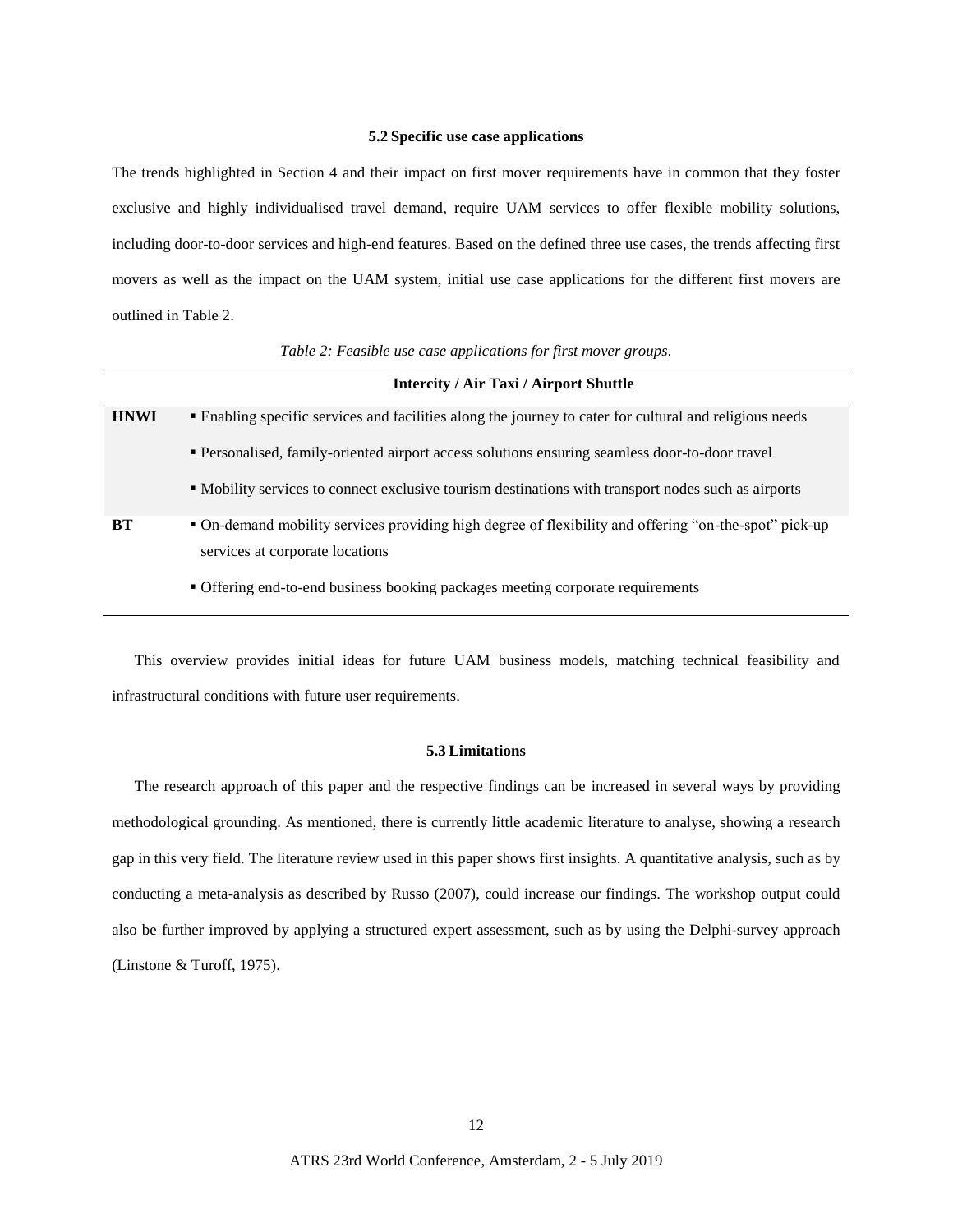## **6. Conclusion**

This paper studied potential first mover groups for UAM services. Research findings of an in-depth literature review showed that business travellers and high-net-worth individuals are two feasible potential first mover groups. Main trends affecting these two customer segments are presented, such as cultural-specific travel requirements, the increase in luxury travel, or the changing work environment. Management implications, for factors such as infrastructure, vehicle size and performance or pricing are derived from findings of an expert workshop with nine mobility researchers. However, additional research is needed to characterize the two first mover groups further.

#### **Acknowledgments**

The authors would like to thank all experts who provided valuable input during the workshop in April 2019.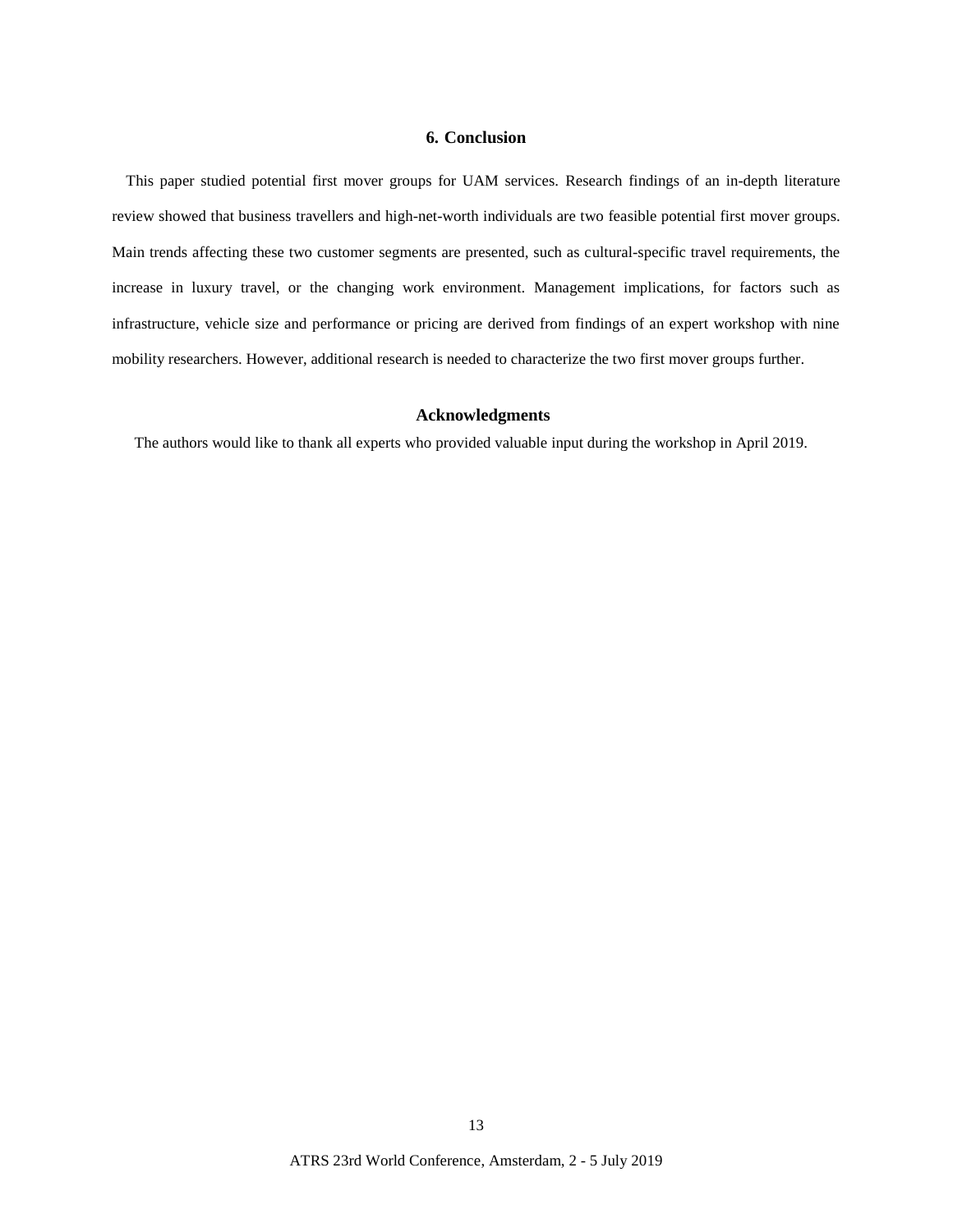## **Appendix**

|                                                | New work                                                                                                                                                                                                                                           | <b>Luxury</b> travel                                                                                                                                                                                                                 | Cultural-specific<br>travellers                                                                          | MaaS, seamless travel,<br>travel 3.0.                                                                                                                                                | <b>Enabling technologies</b>                                                                                           |
|------------------------------------------------|----------------------------------------------------------------------------------------------------------------------------------------------------------------------------------------------------------------------------------------------------|--------------------------------------------------------------------------------------------------------------------------------------------------------------------------------------------------------------------------------------|----------------------------------------------------------------------------------------------------------|--------------------------------------------------------------------------------------------------------------------------------------------------------------------------------------|------------------------------------------------------------------------------------------------------------------------|
| Infrastructure<br>requirements                 | • Adaption of network<br>structure (direct<br>connection to/from<br>co-working space,<br>office, site) [1,2]<br>■ Fast processes (e.g.<br>no or short security)<br>[1,2,3]<br>• Cooperation with<br>companies and co-<br>working-spaces<br>[1,2,3] | • Easy access (for<br>elderly passengers)<br>[1,2,3]<br>• Luxurious<br>infrastructure (waiting<br>lounges, shopping<br>options) $[1,2,3]$<br>• Connection to points<br>of interest in urban and<br>rural areas and airports<br>[1,2] | • Designated prayer<br>areas $[1,2,3]$<br>• Gender segregation<br>space $[1,2,3]$                        | • Hop-on and hop-off<br>options [2]<br>• Easy connections to<br>other modes (for<br>transfer) $[1,2,3]$                                                                              | • Data flow to other<br>modes (e.g. on<br>situational availability)<br>[1,2,3]                                         |
| Vehicle size and<br>performance                | $\blacksquare$ Travel with 2 - 4<br>people [1,2,3]                                                                                                                                                                                                 | $\blacksquare$ Low noise [1,3]<br>High safety [1,2,3]<br>Comfortable in-flight<br>(flight stability) [1,2,3]                                                                                                                         | • Travel with groups of<br>5+ people [1,2,3]                                                             | • Emergency services<br>[1,2,3]<br><b>Efficient</b> charging<br>facilities / capabilities<br>[1,2,3]<br>Luggage: small to<br>large transport items<br>(e.g.~bike,~ dogs)<br>[1,2,3,] |                                                                                                                        |
| Interior                                       | $\blacksquare$ Flying office / work<br>options on board<br>[1,2,3]                                                                                                                                                                                 | • Glass exterior<br>(panorama) $[1,2]$<br>Luxurious interior<br>with high quality<br>design features $[1,2,3]$<br>Easy and barrier free<br>vehicle access $[1,2,3]$                                                                  | Compass to Mecca<br>[1,2,3]<br>Gender segregation<br>cabin $[1,2,3]$                                     |                                                                                                                                                                                      | $\blacksquare$ Comparable to<br>autonomous ground<br>vehicle design $[1,2,3]$<br>Light weight materials<br>[1,2,3]     |
| Pricing                                        | Comparable to taxi<br>fares $[2,3,$<br>Monthly package<br>pricing option<br>[1,2,3]                                                                                                                                                                | • Pricing less important<br>[1,2,3]<br>Single ticketing offers<br>in cooperation's with<br>hotels and airlines<br>[2,3,]                                                                                                             | • Vehicle- and flight<br>based pricing (not<br>passenger based) for<br>larger groups [1,2,3]             | • Competitive fares<br>[1,2,3]<br>Overall ticket package<br>[1,2,3]<br>Single ticketing, single<br>booking $[2,3,]$                                                                  | • Dynamic pricing<br>options related to<br>current demand [2,3]                                                        |
| entertainme<br>In-flight<br>services<br>nt and | • Value-adding<br>features (private or<br>working-related<br>features) $[1]$<br>Wi-Fi on board [1]                                                                                                                                                 | · In-flight amenities [1]<br>In-flight entertainment<br>options [1]<br>In-flight tourist<br>information [2]                                                                                                                          | • In-flight entertainment<br>options for children [1]<br>Specialized services<br>e.g. food, language [1] | ٠                                                                                                                                                                                    | • Advanced technology<br>as enabler $[1,2,3]$                                                                          |
| S<br>Seamlessnes                               | • High connectivity<br>[1, 2, 3, ]                                                                                                                                                                                                                 | • Smooth transfer of<br>people and luggage<br>[1,3]                                                                                                                                                                                  |                                                                                                          | Integration of UAM<br>into overall transport<br>system $[2,3]$<br>Baggage forwarding<br>and handling [1,3]                                                                           |                                                                                                                        |
| Personalization                                | • Increased<br>personalization<br>compared to today<br>[1,2,3]                                                                                                                                                                                     | • Personalized content<br>(e.g. sightseeing flight)<br>$[2]$<br>Individualization<br>(provide unique travel<br>experience) [1,2,]                                                                                                    |                                                                                                          | • On-demand $[2,3]$<br>Use of smart device<br>for personalization<br>$1,2,3$ ]                                                                                                       | ■ Use of VR on-board<br>$\lceil 1 \rceil$<br>Customized services<br>[1,2,3]<br>People can use own<br>devices $[1,2,3]$ |

Table 3: Workshop results with assigned UAM use case [one, two and/or three as described in Section 2]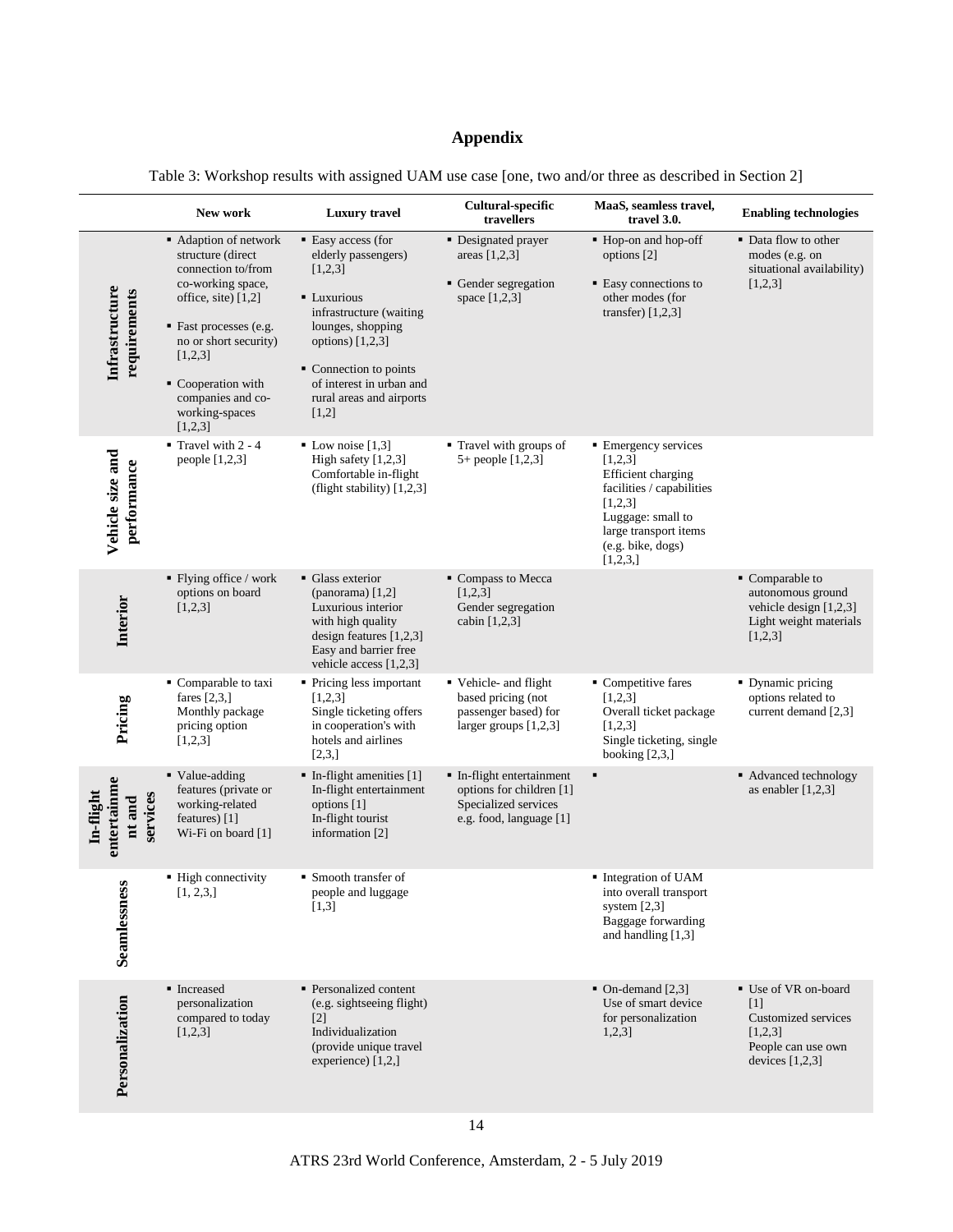#### **References**

- Amadeus. (n.d.). *Managed Travel 3.0: An insight from the inside*. Retrieved from https://amadeus.com/en/insights/research-report/managed-travel-3-0
- Amadeus. (2016a). *HALAL TRAVEL 2016. ATTO Report*. Retrieved from https://amadeus.com/documents/en/pdfs/atto-halal-traveller.pdf?crt=DownloadRequest
- Amadeus. (2016b). *Shaping the Future of Luxury Travel: Future Traveller Tribes 2030*. 32. Retrieved from http://www.amadeus.com/web/amadeus/en\_JO-JO/Amadeus-Home/Resources-and-downloads/Researchreports/shaping-the-future-of-luxury-travel/1319550928244-Page-

AMAD\_DetailPpal?assetid=1319680224868&assettype=AmadeusDocument\_C&parent=1319609444141

- Baur, S., Schickram, S., Homulenk, A., Martinez, N., & Dyskin, A. (2018). *Urban air mobility: The rise of a new mode of transportation November*. Retrieved from https://www.rolandberger.com/publications/publication\_pdf/Roland\_Berger\_Urban\_Air\_Mobility.pdf
- BCG. (n.d.). *Qualitative consumer research (Proprietary Airbus research by the Boston Consulting Group)*. Retrieved from https://vtol.org/files/dmfile/ThomsenProspectiveMarkets.pdf
- Booz Allen Hamilton. (2018). Urban Air Mobility (UAM) Market Study. In *Language*. USA.
- Duffy, M. J., Wakayama, S. R., & Hupp, R. (2017). A Study in Reducing the Cost of Vertical Flight with Electric Propulsion. *17th AIAA Aviation Technology, Integration, and Operations Conference*. https://doi.org/10.2514/6.2017-3442
- Fu, M., Rothfeld, R., & Antoniou, C. (2018). Exploring Preferences for Transportation Modes in an Urban Air Mobility Environment: a Munich Case Study. *Transportation Research Record*. Retrieved from https://mediatum.ub.tum.de/doc/1452130/1452130.pdf
- Future Foundation. (2015). *Future traveller tribes 2030: Understanding tomorrow's traveler*. Retrieved from http://www.amadeus.com/documents/future-traveller-tribes-2030/travel-report-future-traveller-tribes-2030.pdf
- Grandl, G., Ostgathe, M., Cachay, J., Doppler, S., Salib, J., & Ross, H. (2018). *The Future of Vertical Mobility*. Retrieved from https://fedotov.co/wp-content/uploads/2018/03/Future-of-Vertical-Mobility.pdf
- IMF. (2018). GDP per capita, current prices. Retrieved from https://www.imf.org/external/datamapper/NGDPDPC@WEO/OEMDC/WEOWORLD/MENA/MEQ?year=20 19
- Kluge, U., Paul, A., Urban, M., & Ureta, H. (2018). Assessment of Passenger Requirements along the D2D Air Travel Chain. In B. Müller & G. Meyer (Eds.), *Towards user-centric transport in Europe* (pp. 255–276). Springer International Publishing.
- Kluge, U., Paul, A., Ureta, H., & Ploetner, K. O. (2018). Profiling Future Air Transport Passengers in Europe. *7th Transport Research Arena TRA 2018 (TRA 2018), 16-19 April 2018*, 1–10. https://doi.org/10.5281/zenodo.1446080
- Linstone, H. A., & Turoff, M. (1975). *Delphi Method: Techniques and Applications*. Massachusetts: Addison-